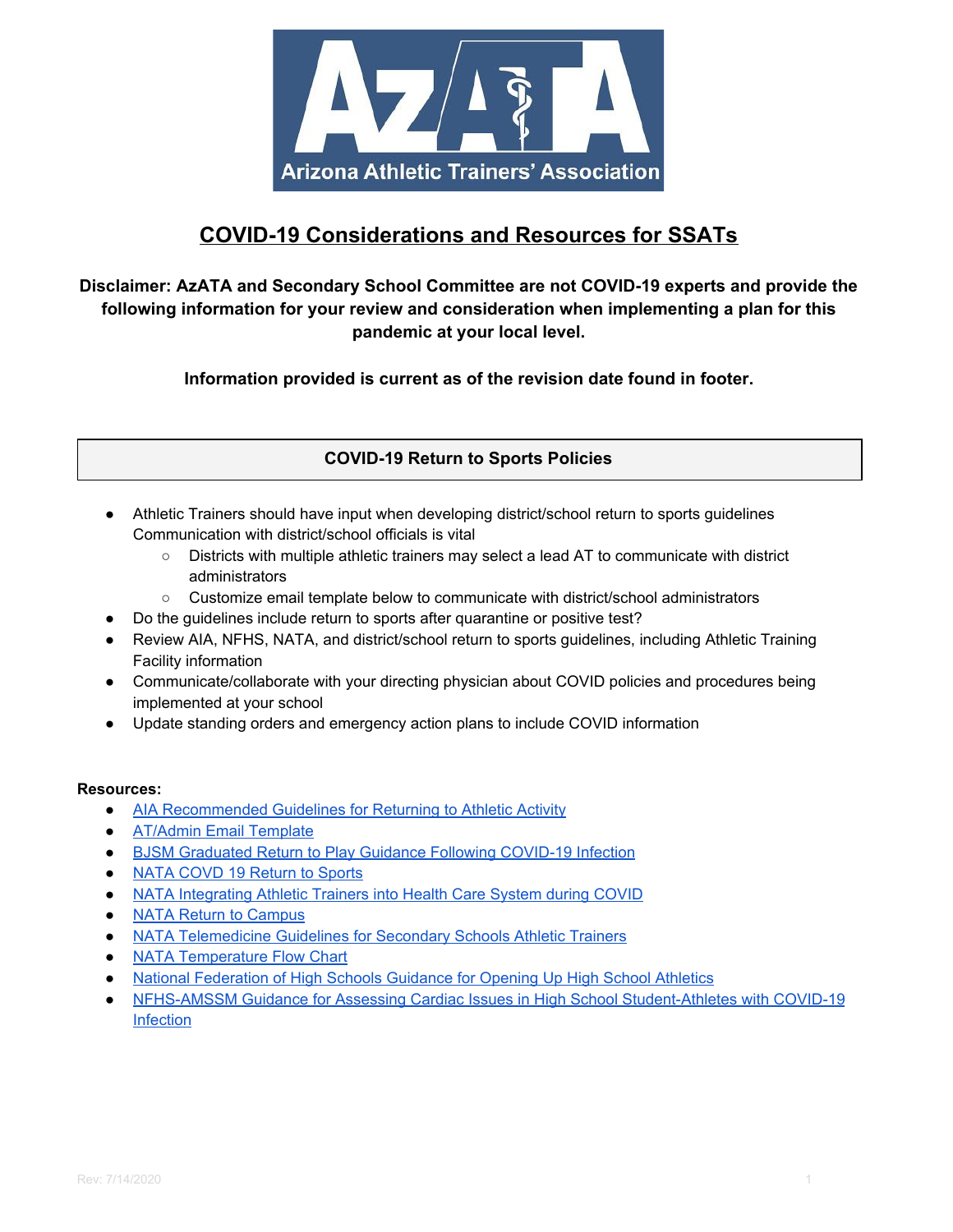## **Pre-Participation Physical Exams and Neuro-congitive Baseline Testing for 20-21 School Year**

- Discuss with directing physician any changes to the baseline testing protocol due to COVID restrictions at their site.
	- Examples include changing testing protocols or not providing baseline tests in the fall
	- It is important that baseline testing is completed in a controlled environment that is supervised. If it is decided that athletes will complete baseline testing at home, it is vital that the directing physician has approved this plan..
- AIA is waiving physical requirements for 20-21 with a few exceptions
	- Review the AIA Recommended Guidelines for Returning to Athletic Activity, located in previous section resources
	- Communicate with on-site Athletic Director to discuss district/school clearance procedures for athletes
	- If district/school is adopting the AIA PPE policy, work with site AD and district to develop a process to confirm that previous year's PPEs meet the AIA guidelines
	- If district/school is recommending or requiring 20-21 physicals, discuss options for athletes to obtain a PPE with directing physician and communicate information with on-site AD or district administrator

#### **Resources:**

- Sports [Neuropsychology](http://www.sportsneuropsychologysociety.com/wp-content/uploads/2019/02/SNS-Statement-on-Supervised-Test-Administration-2019-FINAL.pdf) Society Statement on Supervised Test Administration
- USA Today Opinion Article-At Home [Baselineline](https://www.lohud.com/story/opinion/2020/06/15/sports-covid-19-concussion-testing/3189257001/) Testing

## **High School Student Volunteer and College Intern Considerations**

- Will high school sports medicine students/volunteers be allowed at practices/games?
- Will waiver forms be required? (Suggest sports med volunteers/parents complete same waivers, etc as athletes)
- Will university athletic training interns be allowed on campus?
- Will any new documentation be needed from the university and/or high school for university athletic training interns?

## **Budget and Supply Considerations**

- What supplies are district/school using for locker rooms/weight rooms sanitizing and disinfecting?
- Who will be performing the additional cleaning, sanitizing and disinfecting in the Athletic Training Facility?
	- Do sanitizing and disinfecting products require additional training?
	- Can students use the sanitizing and disinfecting products?
- Where is funding for increased cleaning and personal protective equipment (PPE) supplies coming from?

#### **Resources:**

- CDC Cleaning and [Disinfecting](https://www.cdc.gov/coronavirus/2019-ncov/community/disinfecting-building-facility.html) Your Facility
- EPA Disinfectants for Use Against [SARS-CoV-2](https://www.epa.gov/pesticide-registration/list-n-disinfectants-use-against-sars-cov-2-covid-19) (COVID-19)